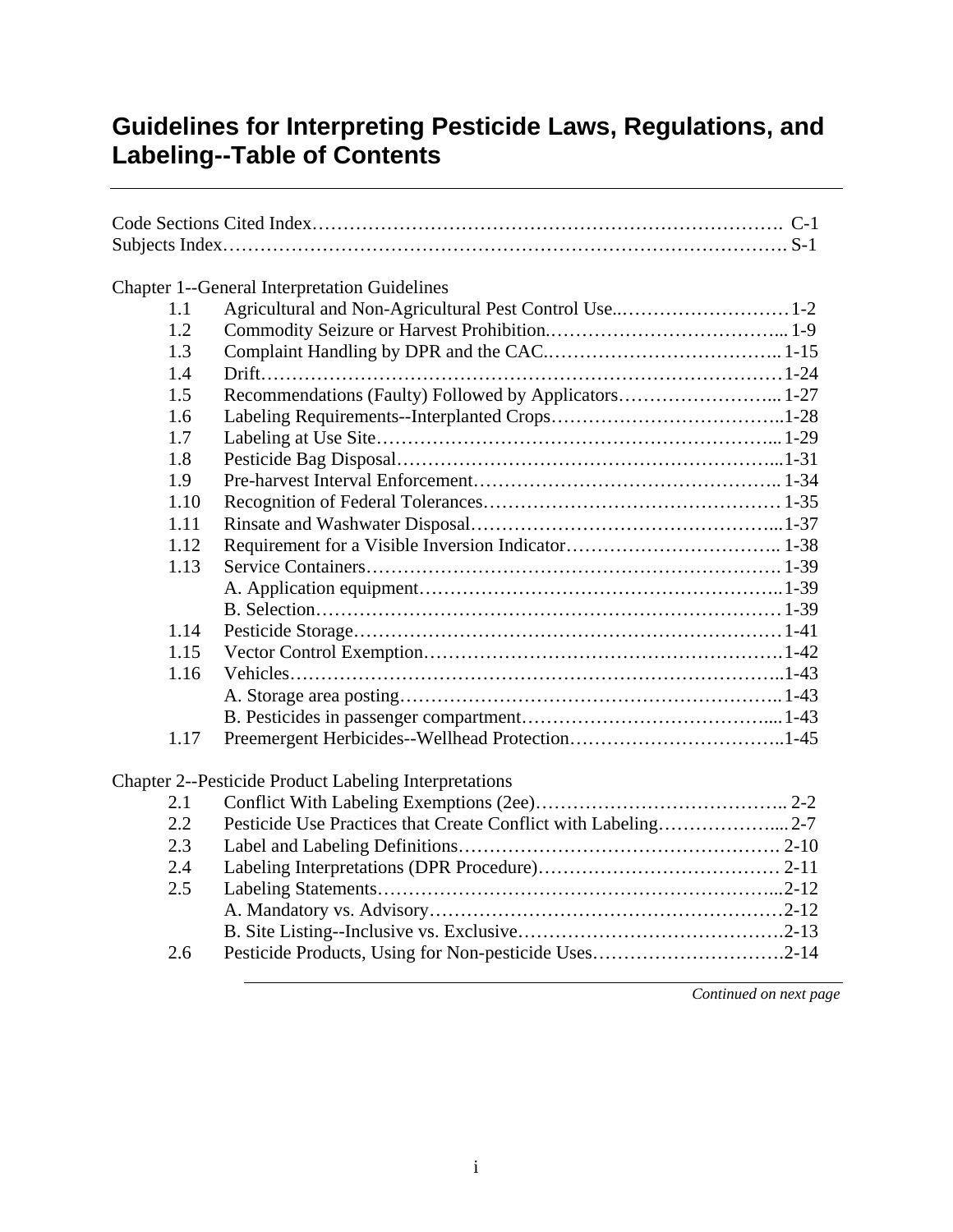|      | <b>Chapter 3--Specific Labeling Statement Interpretations</b>  |
|------|----------------------------------------------------------------|
| 3.1  |                                                                |
| 3.2  |                                                                |
| 3.3  |                                                                |
| 3.4  |                                                                |
| 3.5  |                                                                |
| 3.6  |                                                                |
| 3.7  | Management of Greenhouse and Nursery Stock After Treatment3.15 |
| 3.8  |                                                                |
| 3.9  |                                                                |
| 3.10 |                                                                |
| 3.11 |                                                                |
| 3.12 |                                                                |
|      | <b>Chapter 4--DPR Specific Use Site Interpretations</b>        |
| 4.1  |                                                                |
| 4.2  |                                                                |
| 4.3  |                                                                |
| 4.4  |                                                                |
| 4.5  |                                                                |
| 4.6  |                                                                |
| 4.7  |                                                                |
| 4.8  |                                                                |
| 4.9  |                                                                |
| 4.10 |                                                                |
| 4.11 |                                                                |
| 4.12 |                                                                |
| 4.13 |                                                                |
| 4.14 |                                                                |
| 4.15 |                                                                |
| 4.16 |                                                                |
| 4.17 |                                                                |
| 4.18 |                                                                |
| 4.19 |                                                                |
| 4.20 |                                                                |
| 4.21 |                                                                |
| 4.22 |                                                                |
| 4.23 |                                                                |
|      |                                                                |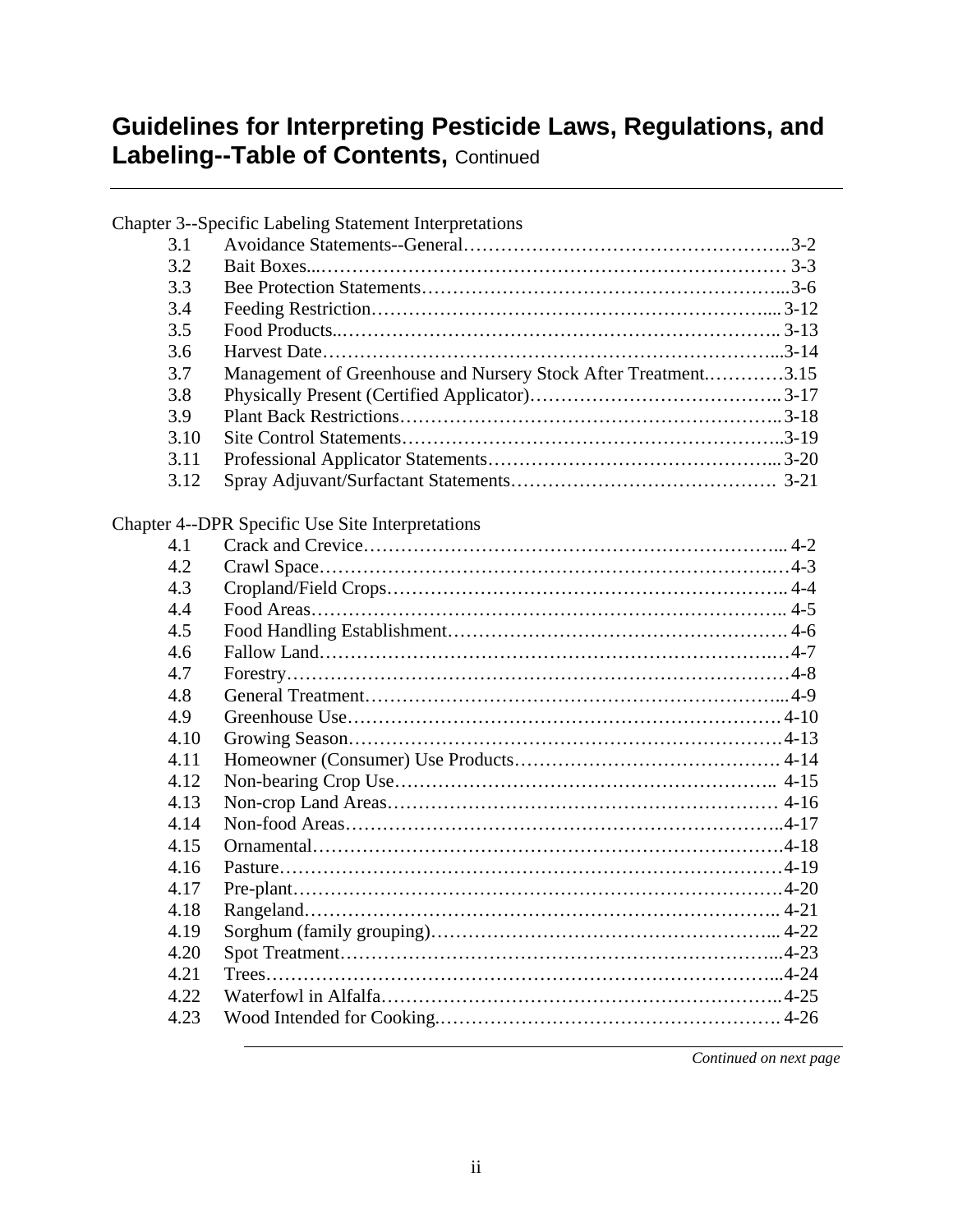|                                 | Chapter 5--Supplemental Labeling |
|---------------------------------|----------------------------------|
| 5.1                             |                                  |
| 5.2                             |                                  |
| 5.3                             |                                  |
| 5.4                             |                                  |
| <b>Chapter 6--Worker Safety</b> |                                  |
| 6.1                             |                                  |
| 6.2                             |                                  |
| 6.3                             |                                  |
| 6.4                             |                                  |
| 6.5                             |                                  |
| 6.6                             |                                  |
| 6.7                             |                                  |
| 6.8                             |                                  |
| 6.9                             |                                  |
| 6.10                            |                                  |
| 6.11                            |                                  |
| 6.12                            |                                  |
| 6.13                            |                                  |
| 6.14                            |                                  |
| 6.15                            |                                  |
| 6.16                            |                                  |
|                                 |                                  |
|                                 |                                  |
|                                 |                                  |
| 6.17                            |                                  |
|                                 |                                  |
|                                 |                                  |
|                                 |                                  |
|                                 |                                  |
| 6.18                            |                                  |
| 6.19                            |                                  |
|                                 |                                  |
|                                 |                                  |
|                                 |                                  |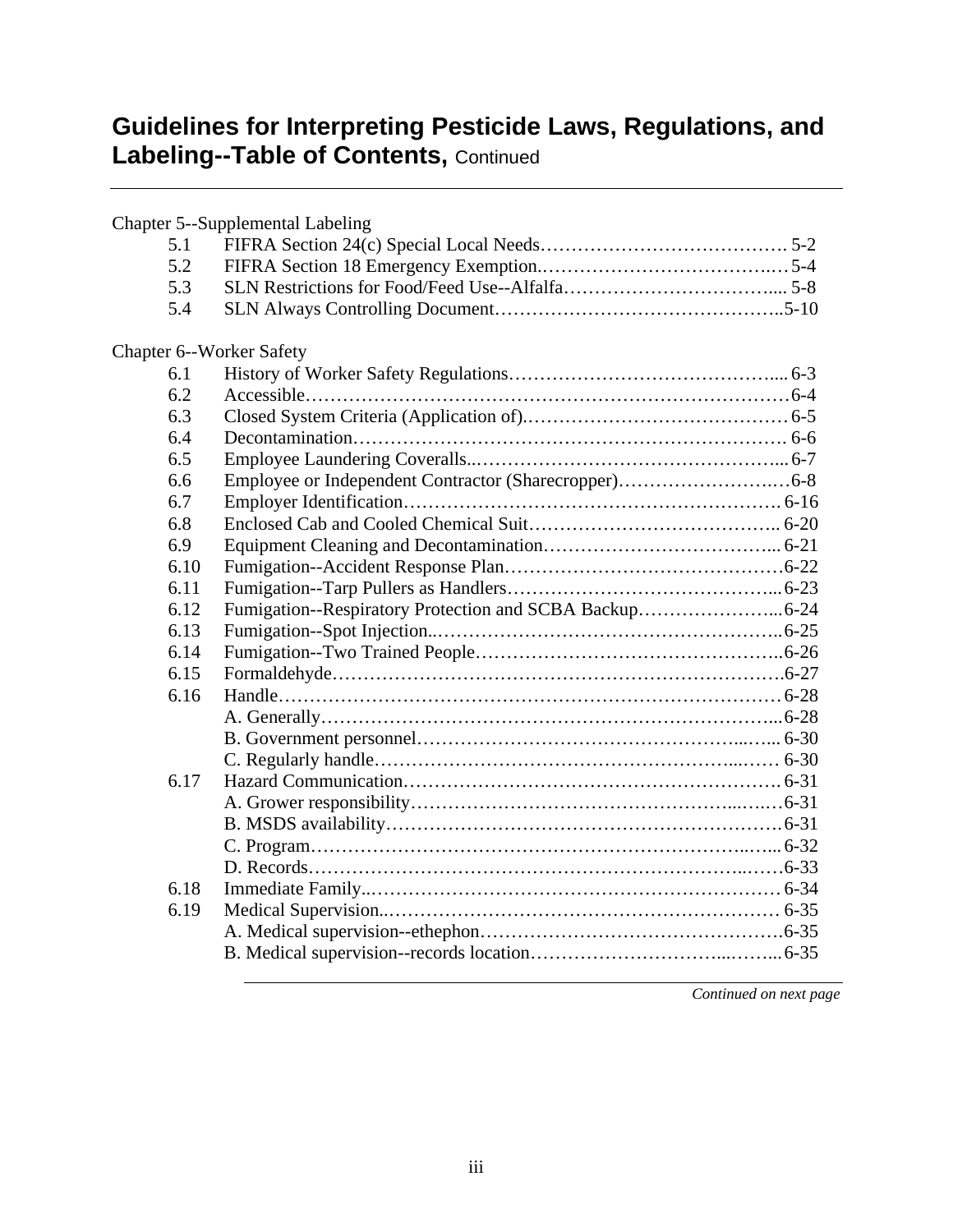| 6.20 |                                                  |  |
|------|--------------------------------------------------|--|
|      |                                                  |  |
|      |                                                  |  |
|      |                                                  |  |
| 6.21 |                                                  |  |
|      |                                                  |  |
|      |                                                  |  |
|      | C. Employees laundering coveralls (See page 6-7) |  |
|      | D. Eyewear and                                   |  |
|      |                                                  |  |
|      |                                                  |  |
|      | E. Gloves                                        |  |
|      |                                                  |  |
|      |                                                  |  |
|      | F. Respirator                                    |  |
|      |                                                  |  |
|      |                                                  |  |
|      |                                                  |  |
|      |                                                  |  |
|      |                                                  |  |
| 6.22 |                                                  |  |
| 6.23 |                                                  |  |
|      |                                                  |  |
|      |                                                  |  |
| 6.24 |                                                  |  |
|      |                                                  |  |
|      |                                                  |  |
|      |                                                  |  |
| 6.25 |                                                  |  |
|      |                                                  |  |
|      |                                                  |  |
|      |                                                  |  |
|      |                                                  |  |
|      |                                                  |  |
|      |                                                  |  |
| 6.26 |                                                  |  |
| 6.27 |                                                  |  |
| 6.28 |                                                  |  |
|      |                                                  |  |